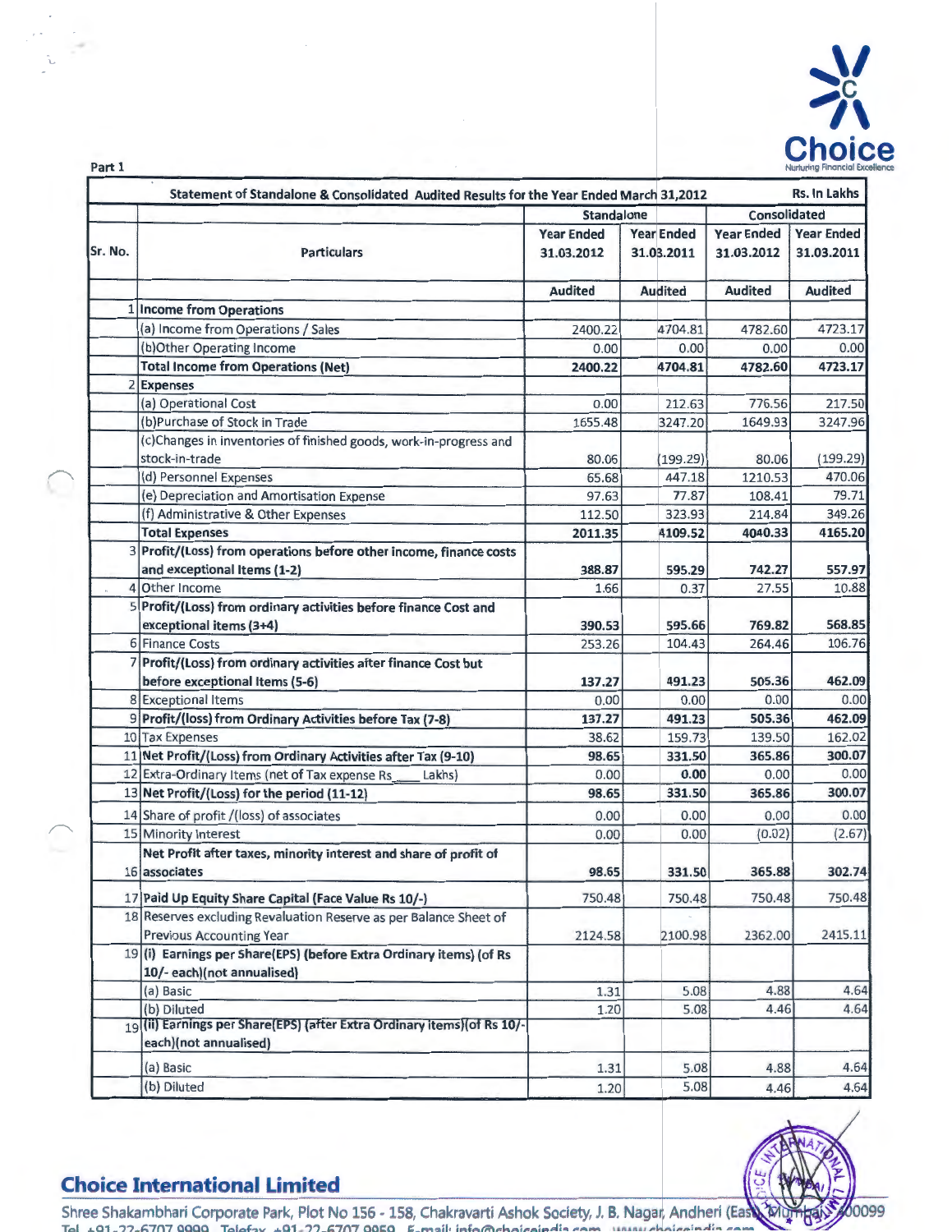

Part II

| Select Information for the Year Ended March 31, 2012                                          |                                 |                                 |                                 |                                 |
|-----------------------------------------------------------------------------------------------|---------------------------------|---------------------------------|---------------------------------|---------------------------------|
| <b>Particulars</b>                                                                            | <b>Year Ended</b><br>31.03.2012 | <b>Year Ended</b><br>31.03.2011 | <b>Year Ended</b><br>31.03.2012 | <b>Year Ended</b><br>31.03.2011 |
| <b>A PARTICULARS OF SHAREHOLDING</b>                                                          |                                 |                                 |                                 |                                 |
| 1 Public Shareholding:                                                                        |                                 |                                 |                                 |                                 |
| Number of Shares                                                                              | 5108273                         | 5108273                         | 5108273                         | 5108273                         |
| Percentage of Shareholding                                                                    | 68.07%                          | 68.07%                          | 68.07%                          | 68.07%                          |
| 2 Promoter and Promoter Group Shareholding                                                    |                                 |                                 |                                 |                                 |
| a) Pledged/Encumbered                                                                         |                                 |                                 |                                 |                                 |
| Number of Shares                                                                              | 100000                          | <b>NIL</b>                      | 100000                          | <b>NIL</b>                      |
| Percentage of Shares (as a % of the total shareholding of<br>promoters and<br>promoter group) | 4.17%                           | <b>NA</b>                       | 4.17%                           | <b>NA</b>                       |
| Percentage of Shares (as a % of the total share capital of the<br>company)                    | 1.33%                           | <b>NA</b>                       | 1.33%                           | <b>NA</b>                       |
| b)Non-Encumbered                                                                              |                                 |                                 |                                 |                                 |
| Number of Shares                                                                              | 2296527                         | 2396527                         | 2296527                         | 2396527                         |
| Percentage of Shares (as a % of the total shareholding of<br>promoters and promoter group)    | 95.83%                          | 100%                            | 95.83%                          | 100%                            |
| Percentage of Shares (as a % of the total share capital of the<br>company)                    | 30.60%                          | 31.93%                          | 30.60%                          | 31.93%                          |

| <b>IB</b> | <b>Particulars of Investor Complaints</b>   | Year ended<br>March 31, 2012 |
|-----------|---------------------------------------------|------------------------------|
|           | Pending at the beginning of the year        |                              |
|           | Received during the year                    |                              |
|           | Disposed of during the year                 | 6                            |
|           | Remaining unresolved at the end of the year |                              |



## **Choice International Limited**

Shree Shakambhari Corporate Park, Plot No 156 - 158, Chakravarti Ashok Society, J. B. Nagar, Andheri (East), Mumbai - 400099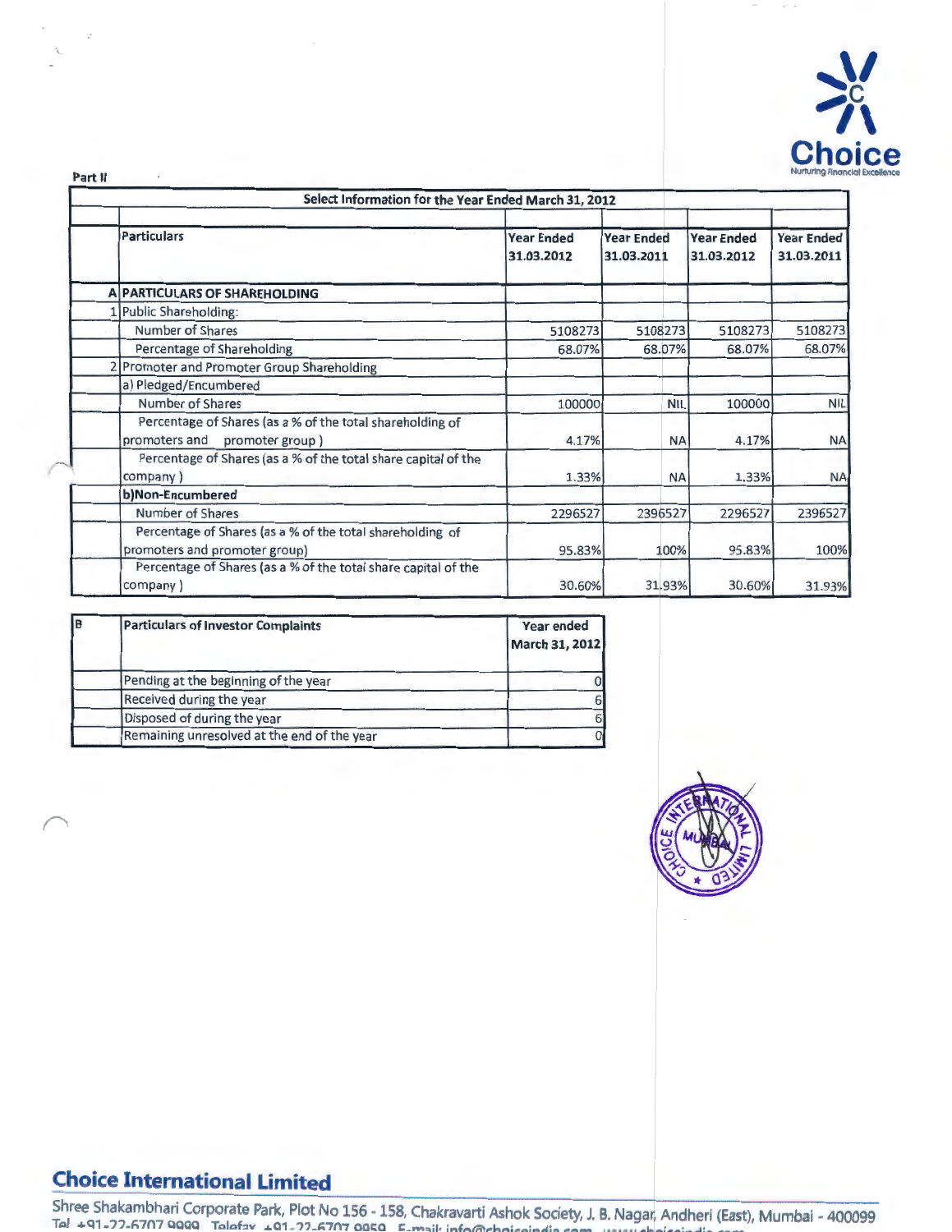

#### **Segment wise Revenue, Results and Capital Employed for the Year Ended March** 31,201~

| Sr. No | <b>Particulars</b>                                                           | Standalone        |            | Consolidated      |            |  |
|--------|------------------------------------------------------------------------------|-------------------|------------|-------------------|------------|--|
|        |                                                                              | <b>Year Ended</b> |            | <b>Year Ended</b> |            |  |
|        |                                                                              | 31.03.2012        | 31.03.2011 | 31.03.2012        | 31.03.2011 |  |
|        | 1 Segment Revenue                                                            |                   |            |                   |            |  |
|        | a. NBFC Operations                                                           | 2226.92           | 3143.04    | 2226.92           | 3143.04    |  |
|        | b. Broking Services                                                          | 0.00              | 0.00       | 439.95            | 9.71       |  |
|        | c. Investment Banking Services                                               | 173.30            | 1561.77    | 1620.86           | 1561.77    |  |
| d.     | <b>Outsourcing Services</b>                                                  | 0.00              | 0.00       | 527,10            | 7.90       |  |
|        | e. Unallocated                                                               | 0.00              | 0.00       | 0.00              | 0.00       |  |
|        | <b>Total</b>                                                                 | 2400.22           | 4704.81    | 4814.82           | 4722.42    |  |
|        | Less : Inter Segment Revenue                                                 | 0.00              | 0.00       | 32.22             | 0.11       |  |
|        | <b>Net Income from Operations</b>                                            | 2400.22           | 4704.81    | 4782.60           | 4722.31    |  |
|        | 2 Segment Results Profit/(Loss) before tax and interest<br>from each segment |                   |            |                   |            |  |
|        | a. NBFC Operations                                                           | 491.38            | 101.26     | 475.02            | 95.24      |  |
| b.     | <b>Broking Services</b>                                                      | 0.00              | 0.00       | 167.51            | (16.18)    |  |
|        | c. Investment Banking Services                                               | 173.31            | 1343.45    | 342.55            | 1344.63    |  |
| d.     | <b>Outsourcing Services</b>                                                  | 0.00              | 0.00       | 60.33             | 0.10       |  |
| e.     | Unallocated                                                                  | 0.00              | 0.00       | (1.10)            | 0.00       |  |
|        | <b>Total</b>                                                                 | 664.69            | 1444.71    | 1044.31           | 1423.79    |  |
|        | Less : Finance Cost                                                          | 253.26            | 103.13     | 262.03            | 103.62     |  |
|        | Other Unallocable Expenditure Net Off                                        | 275.81            | 850.71     | 278.57            | 859.76     |  |
|        | Unallocable Income                                                           | 1.66              | 0.37       | 1.66              | 1.69       |  |
|        | <b>Total Profit/(Loss) before Tax</b>                                        | 137.28            | 491.24     | 505.37            | 462.10     |  |
| Notes: | 3 Capital Employed (Segment assets - Segment liabilities)                    |                   |            |                   |            |  |

1. The above Audited Financial results for the year ended March 31, 2012 were reviewed by the Audit Committee of the Board and subsequently approved by the Board of Directors of the Company at its meeting held on August 14,2012.

2. The above consolidated results includes the results of : Choice International Limited and its subsidiaries namely: Choice Equity Broking Private Limited, Choice Merchandise Broking Private Limited, Choice Capital Advisors Private Limited,Choice Insurance Brokers Private Limited, Choice Wealth Management Private Limited and Choice Business Services Private Limited, and have been extracted from consolidated financial statements prepared in accordance with the principles as set out in the Accounting Standard -21.

3. Choice International and its subsidiaries's operations predominantly relates to four business segments i.e. NBFC operations, broking services, investment banking, outsourcing services. Business segments have been identified as seperable primary segment in accordance with Accounting

Standard 17 " Segment Reporting" as prescribed under Companies (Accounting Standards)Rules,2006, taking into account the organisational and internal reporting structure as well as evaluation of risks and returns of these segments. The balance is shown as unallocated items.

4. Fixed Assets used in Company's Business or Liabilities have not been identified to any reportable segment, as the fixed assets are used

mterchangeably between segments. It is not possible to furnish segment disclosure relating to total assets and liabilities. 5. The financial statements have been prepared as per revised schedule VI to the Companies Act, 1956 which had a significant impact on

6.The company has opted to publish the consolidated financial results, pursuant to option made available as per clause 41 of the Listing Agreement. The standalone financial results of the Parent Company for the year ended March 31,2012 are available on the Company's website viz. www.choiceindia.com

6. Tax expenses includes cu rrent tax and deferred tax.

7. Figures of the previous year have been regrouped /reclassified wherever deemed necessary. 8. The results will be available on the Company's website "www.choiceindia.com"

Place: Mumbai Date: August 14, 2012

presentation.

International Limited Kamal **Managing Director** 

# **Choice International Limited**

Choice International Limited<br>Shree Shakambhari Corporate Park, Plot No 156 - 158, Chakravarti Ashok Society, J. B. Nagar, Andheri (East), Mumbai - 400099